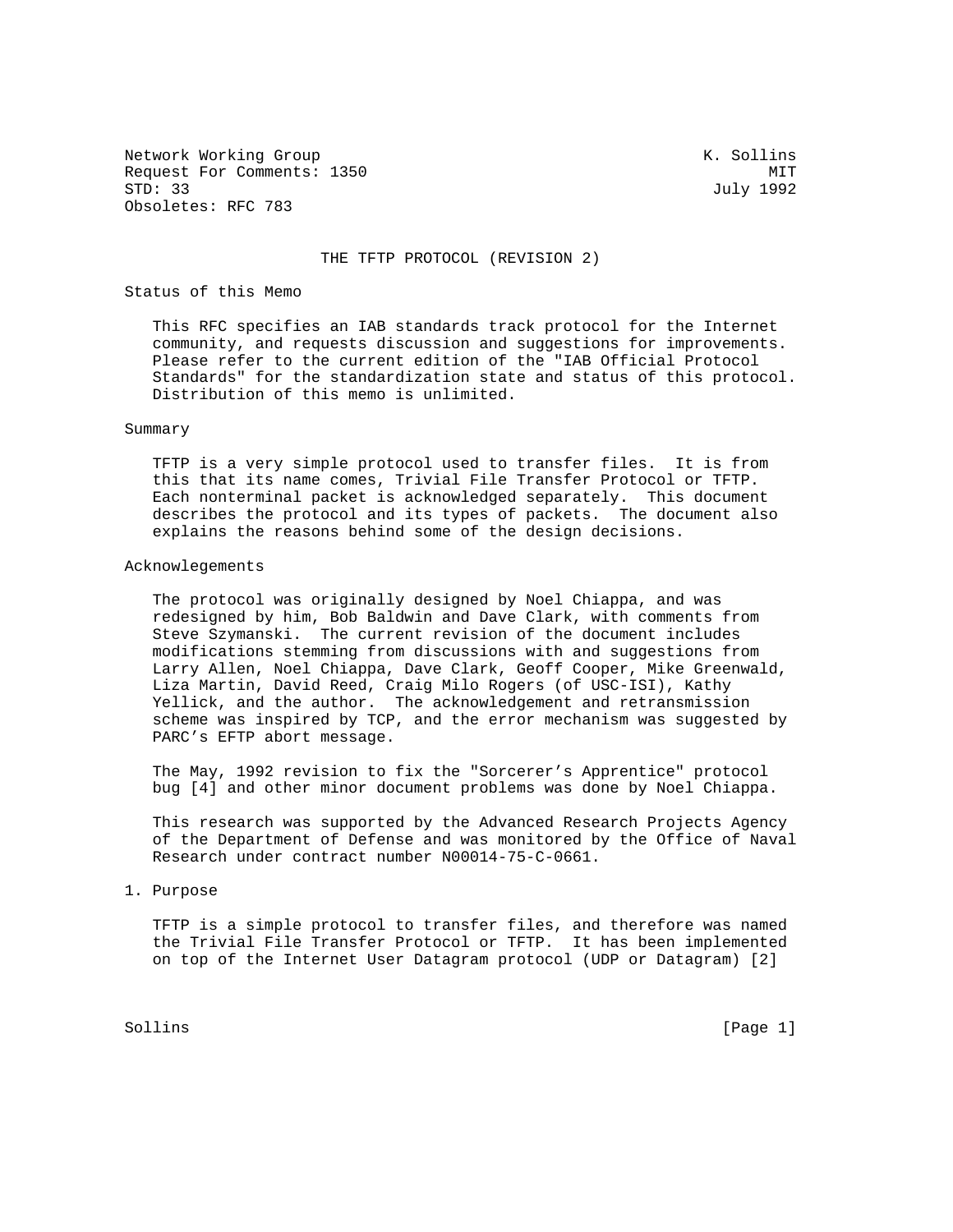so it may be used to move files between machines on different networks implementing UDP. (This should not exclude the possibility of implementing TFTP on top of other datagram protocols.) It is designed to be small and easy to implement. Therefore, it lacks most of the features of a regular FTP. The only thing it can do is read and write files (or mail) from/to a remote server. It cannot list directories, and currently has no provisions for user authentication. In common with other Internet protocols, it passes 8 bit bytes of data.

 Three modes of transfer are currently supported: netascii (This is ascii as defined in "USA Standard Code for Information Interchange" [1] with the modifications specified in "Telnet Protocol Specification" [3].) Note that it is 8 bit ascii. The term "netascii" will be used throughout this document to mean this particular version of ascii.); octet (This replaces the "binary" mode of previous versions of this document.) raw 8 bit bytes; mail, netascii characters sent to a user rather than a file. (The mail mode is obsolete and should not be implemented or used.) Additional modes can be defined by pairs of cooperating hosts.

 Reference [4] (section 4.2) should be consulted for further valuable directives and suggestions on TFTP.

2. Overview of the Protocol

 Any transfer begins with a request to read or write a file, which also serves to request a connection. If the server grants the request, the connection is opened and the file is sent in fixed length blocks of 512 bytes. Each data packet contains one block of data, and must be acknowledged by an acknowledgment packet before the next packet can be sent. A data packet of less than 512 bytes signals termination of a transfer. If a packet gets lost in the network, the intended recipient will timeout and may retransmit his last packet (which may be data or an acknowledgment), thus causing the sender of the lost packet to retransmit that lost packet. The sender has to keep just one packet on hand for retransmission, since the lock step acknowledgment guarantees that all older packets have been received. Notice that both machines involved in a transfer are considered senders and receivers. One sends data and receives acknowledgments, the other sends acknowledgments and receives data.

 Most errors cause termination of the connection. An error is signalled by sending an error packet. This packet is not acknowledged, and not retransmitted (i.e., a TFTP server or user may terminate after sending an error message), so the other end of the connection may not get it. Therefore timeouts are used to detect such a termination when the error packet has been lost. Errors are

Sollins [Page 2]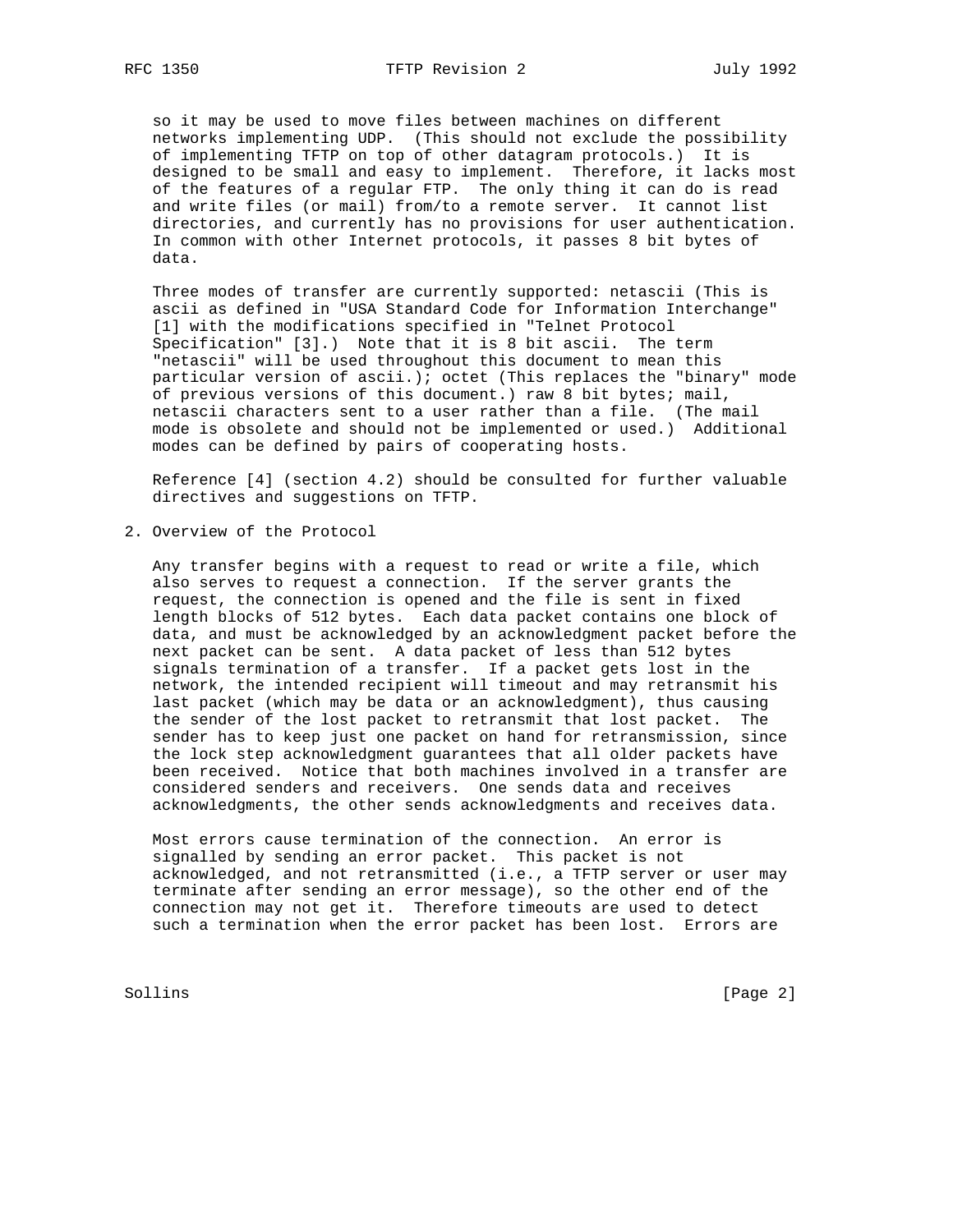caused by three types of events: not being able to satisfy the request (e.g., file not found, access violation, or no such user), receiving a packet which cannot be explained by a delay or duplication in the network (e.g., an incorrectly formed packet), and losing access to a necessary resource (e.g., disk full or access denied during a transfer).

 TFTP recognizes only one error condition that does not cause termination, the source port of a received packet being incorrect. In this case, an error packet is sent to the originating host.

 This protocol is very restrictive, in order to simplify implementation. For example, the fixed length blocks make allocation straight forward, and the lock step acknowledgement provides flow control and eliminates the need to reorder incoming data packets.

3. Relation to other Protocols

 As mentioned TFTP is designed to be implemented on top of the Datagram protocol (UDP). Since Datagram is implemented on the Internet protocol, packets will have an Internet header, a Datagram header, and a TFTP header. Additionally, the packets may have a header (LNI, ARPA header, etc.) to allow them through the local transport medium. As shown in Figure 3-1, the order of the contents of a packet will be: local medium header, if used, Internet header, Datagram header, TFTP header, followed by the remainder of the TFTP packet. (This may or may not be data depending on the type of packet as specified in the TFTP header.) TFTP does not specify any of the values in the Internet header. On the other hand, the source and destination port fields of the Datagram header (its format is given in the appendix) are used by TFTP and the length field reflects the size of the TFTP packet. The transfer identifiers (TID's) used by TFTP are passed to the Datagram layer to be used as ports; therefore they must be between 0 and 65,535. The initialization of TID's is discussed in the section on initial connection protocol.

 The TFTP header consists of a 2 byte opcode field which indicates the packet's type (e.g., DATA, ERROR, etc.) These opcodes and the formats of the various types of packets are discussed further in the section on TFTP packets.

Sollins [Page 3]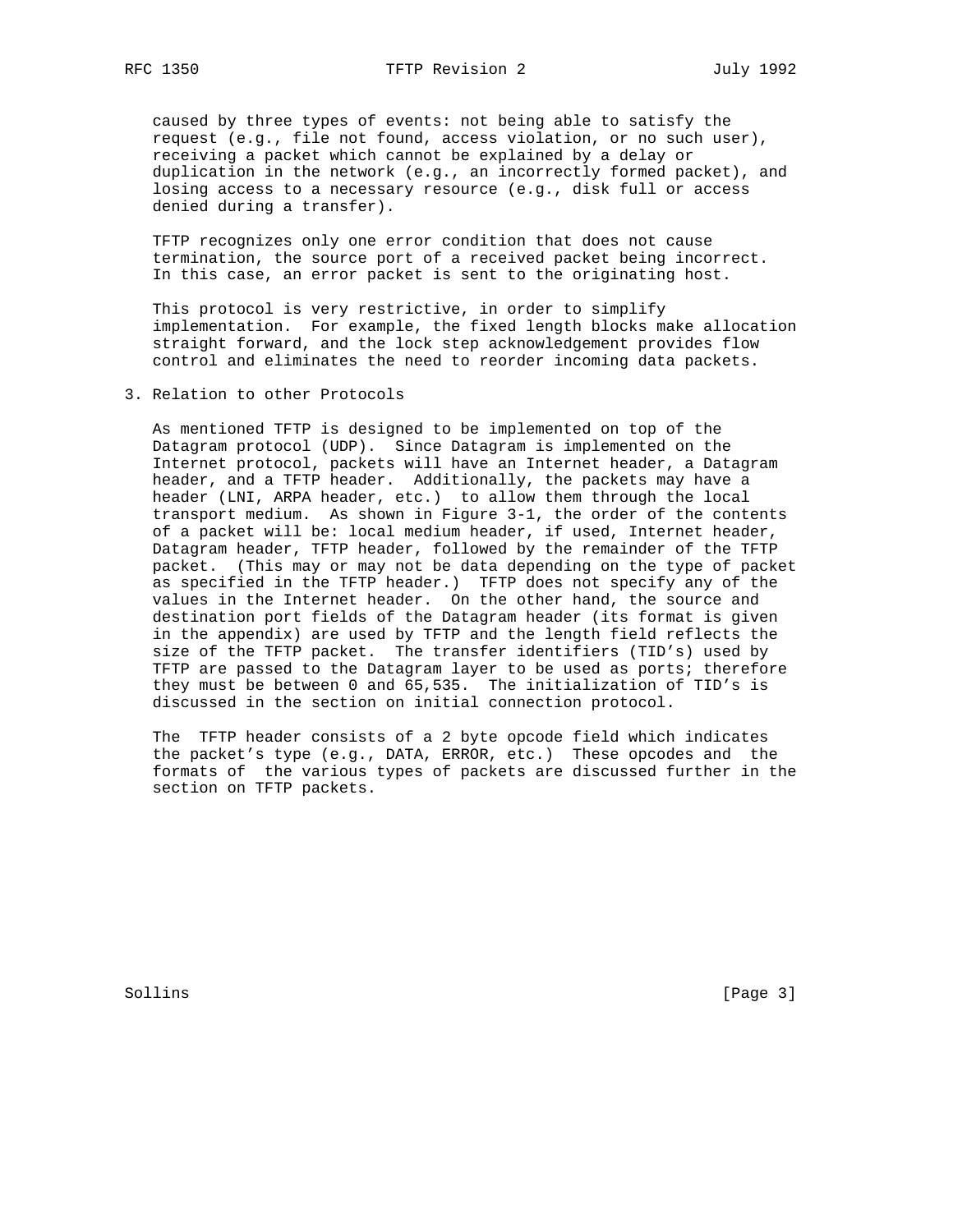--------------------------------------------------- | Local Medium | Internet | Datagram | TFTP | ---------------------------------------------------

Figure 3-1: Order of Headers

4. Initial Connection Protocol

 A transfer is established by sending a request (WRQ to write onto a foreign file system, or RRQ to read from it), and receiving a positive reply, an acknowledgment packet for write, or the first data packet for read. In general an acknowledgment packet will contain the block number of the data packet being acknowledged. Each data packet has associated with it a block number; block numbers are consecutive and begin with one. Since the positive response to a write request is an acknowledgment packet, in this special case the block number will be zero. (Normally, since an acknowledgment packet is acknowledging a data packet, the acknowledgment packet will contain the block number of the data packet being acknowledged.) If the reply is an error packet, then the request has been denied.

 In order to create a connection, each end of the connection chooses a TID for itself, to be used for the duration of that connection. The TID's chosen for a connection should be randomly chosen, so that the probability that the same number is chosen twice in immediate succession is very low. Every packet has associated with it the two TID's of the ends of the connection, the source TID and the destination TID. These TID's are handed to the supporting UDP (or other datagram protocol) as the source and destination ports. A requesting host chooses its source TID as described above, and sends its initial request to the known TID 69 decimal (105 octal) on the serving host. The response to the request, under normal operation, uses a TID chosen by the server as its source TID and the TID chosen for the previous message by the requestor as its destination TID. The two chosen TID's are then used for the remainder of the transfer.

 As an example, the following shows the steps used to establish a connection to write a file. Note that WRQ, ACK, and DATA are the names of the write request, acknowledgment, and data types of packets respectively. The appendix contains a similar example for reading a file.

Sollins [Page 4]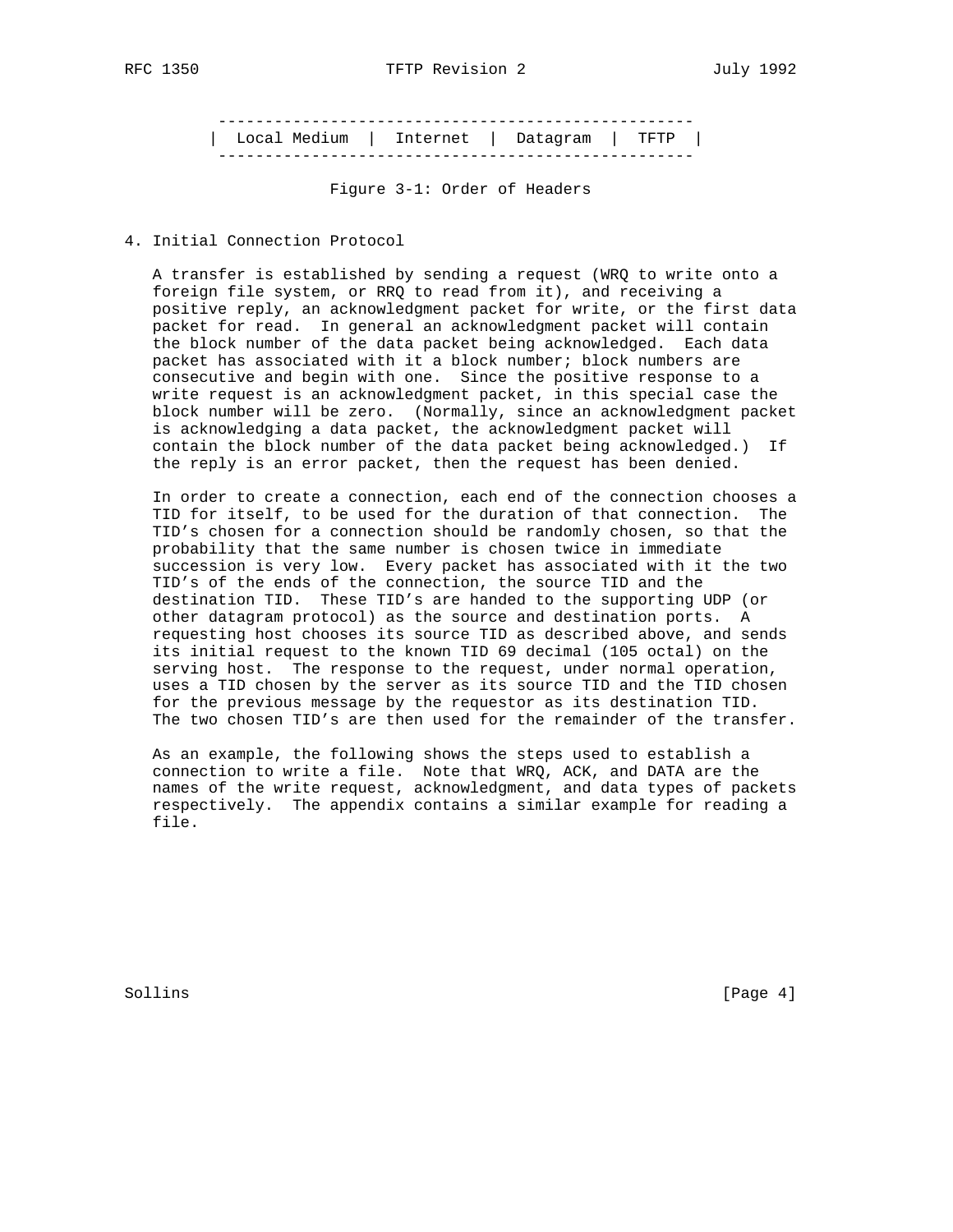- 1. Host A sends a "WRQ" to host B with source= A's TID, destination= 69.
- 2. Host B sends a "ACK" (with block number= 0) to host A with source= B's TID, destination= A's TID.

 At this point the connection has been established and the first data packet can be sent by Host A with a sequence number of 1. In the next step, and in all succeeding steps, the hosts should make sure that the source TID matches the value that was agreed on in steps 1 and 2. If a source TID does not match, the packet should be discarded as erroneously sent from somewhere else. An error packet should be sent to the source of the incorrect packet, while not disturbing the transfer. This can be done only if the TFTP in fact receives a packet with an incorrect TID. If the supporting protocols do not allow it, this particular error condition will not arise.

 The following example demonstrates a correct operation of the protocol in which the above situation can occur. Host A sends a request to host B. Somewhere in the network, the request packet is duplicated, and as a result two acknowledgments are returned to host A, with different TID's chosen on host B in response to the two requests. When the first response arrives, host A continues the connection. When the second response to the request arrives, it should be rejected, but there is no reason to terminate the first connection. Therefore, if different TID's are chosen for the two connections on host B and host A checks the source TID's of the messages it receives, the first connection can be maintained while the second is rejected by returning an error packet.

5. TFTP Packets

 TFTP supports five types of packets, all of which have been mentioned above:

|   | opcode operation     |
|---|----------------------|
|   | Read request (RRQ)   |
| 2 | Write request (WRO)  |
| ર | Data (DATA)          |
|   | Acknowledgment (ACK) |
| ᄃ | Error (ERROR)        |

 The TFTP header of a packet contains the opcode associated with that packet.

Sollins [Page 5]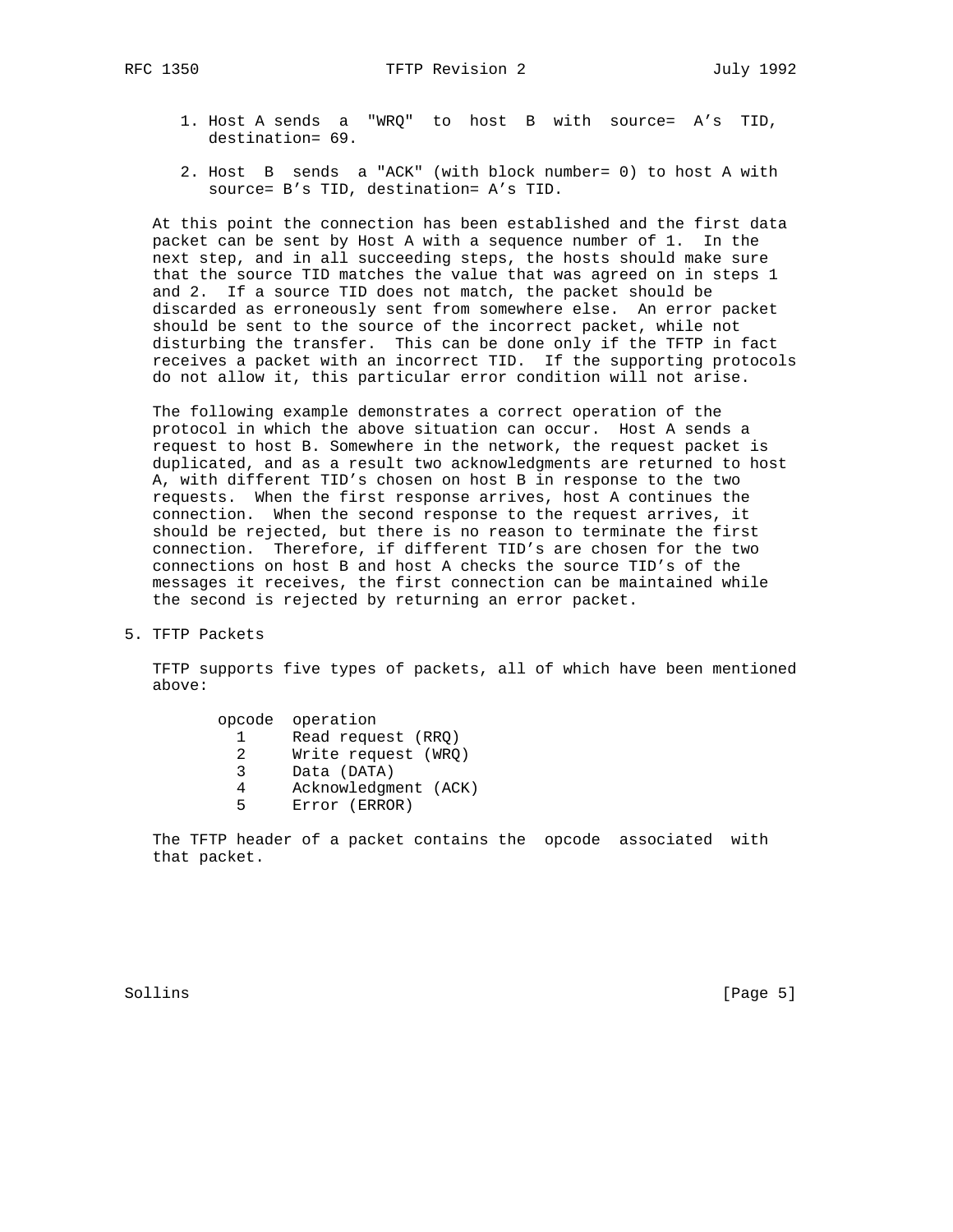| Opcode   Filename   0   Mode   0 |
|----------------------------------|

Figure 5-1: RRQ/WRQ packet

 RRQ and WRQ packets (opcodes 1 and 2 respectively) have the format shown in Figure 5-1. The file name is a sequence of bytes in netascii terminated by a zero byte. The mode field contains the string "netascii", "octet", or "mail" (or any combination of upper and lower case, such as "NETASCII", NetAscii", etc.) in netascii indicating the three modes defined in the protocol. A host which receives netascii mode data must translate the data to its own format. Octet mode is used to transfer a file that is in the 8-bit format of the machine from which the file is being transferred. It is assumed that each type of machine has a single 8-bit format that is more common, and that that format is chosen. For example, on a DEC-20, a 36 bit machine, this is four 8-bit bytes to a word with four bits of breakage. If a host receives a octet file and then returns it, the returned file must be identical to the original. Mail mode uses the name of a mail recipient in place of a file and must begin with a WRQ. Otherwise it is identical to netascii mode. The mail recipient string should be of the form "username" or "username@hostname". If the second form is used, it allows the option of mail forwarding by a relay computer.

 The discussion above assumes that both the sender and recipient are operating in the same mode, but there is no reason that this has to be the case. For example, one might build a storage server. There is no reason that such a machine needs to translate netascii into its own form of text. Rather, the sender might send files in netascii, but the storage server might simply store them without translation in 8-bit format. Another such situation is a problem that currently exists on DEC-20 systems. Neither netascii nor octet accesses all the bits in a word. One might create a special mode for such a machine which read all the bits in a word, but in which the receiver stored the information in 8-bit format. When such a file is retrieved from the storage site, it must be restored to its original form to be useful, so the reverse mode must also be implemented. The user site will have to remember some information to achieve this. In both of these examples, the request packets would specify octet mode to the foreign host, but the local host would be in some other mode. No such machine or application specific modes have been specified in TFTP, but one would be compatible with this specification.

It is also possible to define other modes for cooperating pairs of

Sollins [Page 6] [Page 6] [Page 6] [Page 6] [Page 6] [Page 6] [Page 6] [Page 6] [Page 6] [Page 6] [Page 6] [Page 6] [Page 6] [Page 6] [Page 6] [Page 6] [Page 6] [Page 6] [Page 6] [Page 6] [Page 6] [Page 6] [Page 6] [Page 6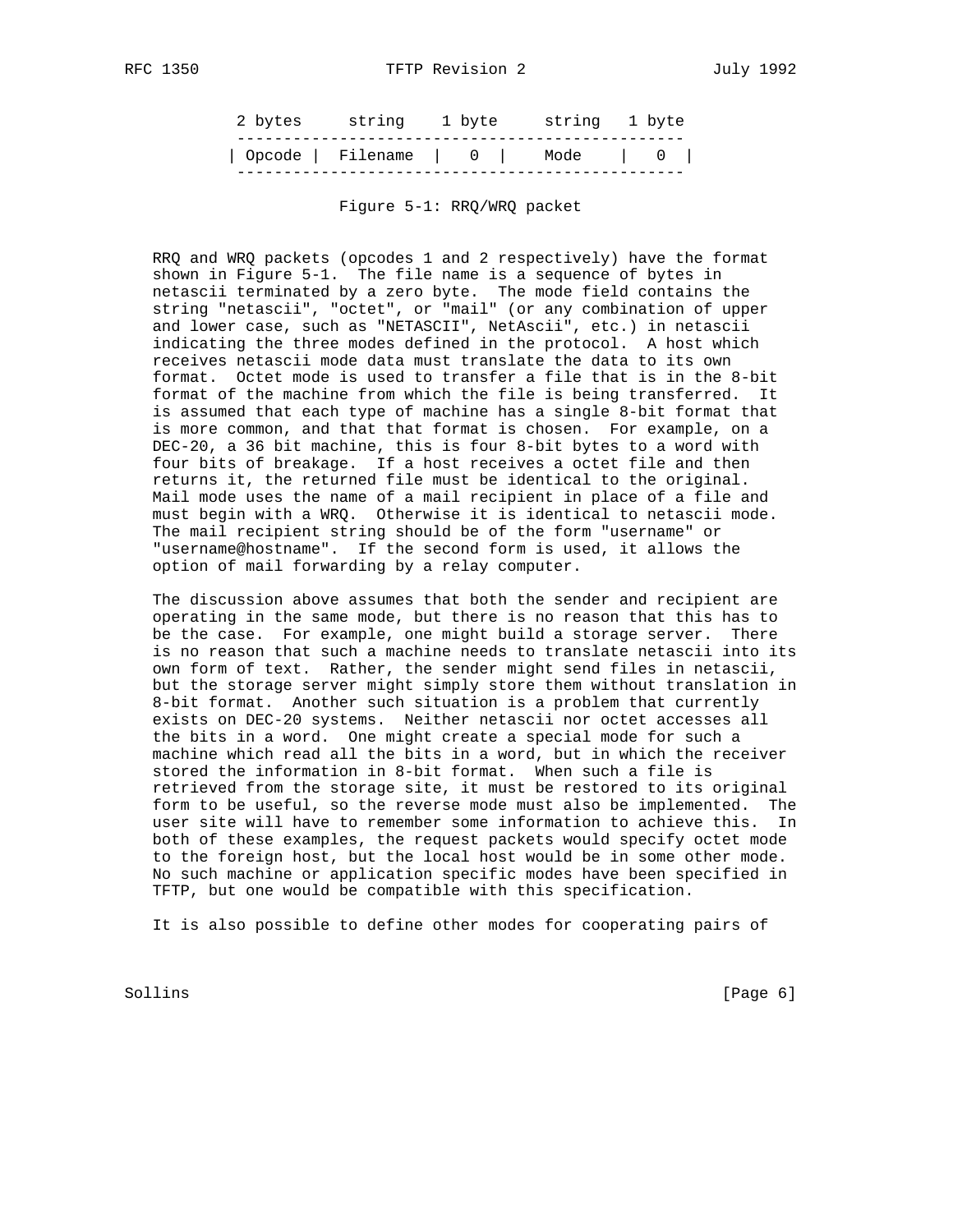hosts, although this must be done with care. There is no requirement that any other hosts implement these. There is no central authority that will define these modes or assign them names.

| Opcode   Block #   Data | 2 bytes | 2 bytes | n bytes |
|-------------------------|---------|---------|---------|
|                         |         |         |         |

Figure 5-2: DATA packet

 Data is actually transferred in DATA packets depicted in Figure 5-2. DATA packets (opcode = 3) have a block number and data field. The block numbers on data packets begin with one and increase by one for each new block of data. This restriction allows the program to use a single number to discriminate between new packets and duplicates. The data field is from zero to 512 bytes long. If it is 512 bytes long, the block is not the last block of data; if it is from zero to 511 bytes long, it signals the end of the transfer. (See the section on Normal Termination for details.)

 All packets other than duplicate ACK's and those used for termination are acknowledged unless a timeout occurs [4]. Sending a DATA packet is an acknowledgment for the first ACK packet of the previous DATA packet. The WRQ and DATA packets are acknowledged by ACK or ERROR packets, while RRQ

> 2 bytes 2 bytes --------------------- | Opcode | Block # | ---------------------

Figure 5-3: ACK packet

 and ACK packets are acknowledged by DATA or ERROR packets. Figure 5-3 depicts an ACK packet; the opcode is 4. The block number in an ACK echoes the block number of the DATA packet being acknowledged. A WRQ is acknowledged with an ACK packet having a block number of zero.

Sollins [Page 7]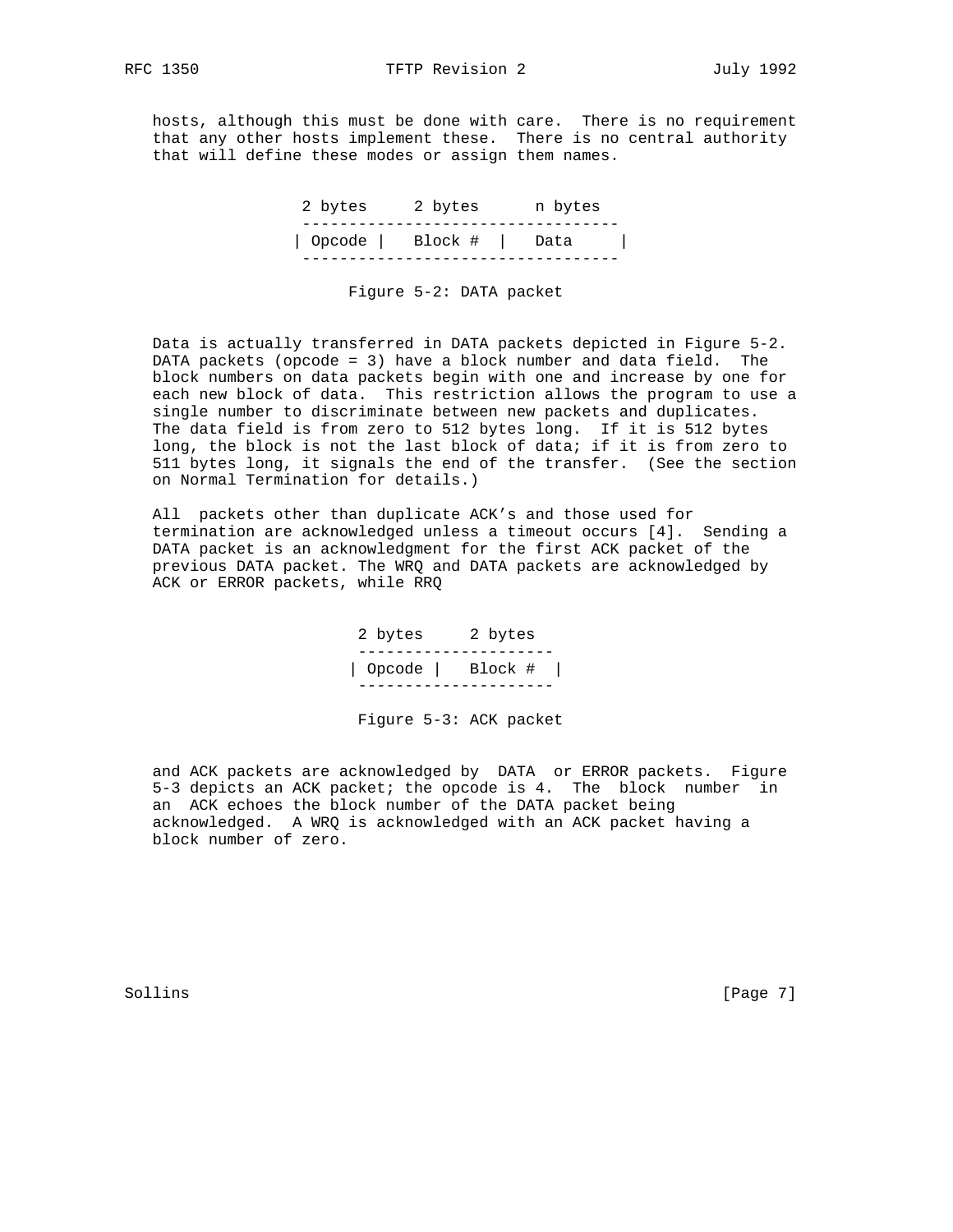|  | 2 bytes 2 bytes string 1 byte   |  |
|--|---------------------------------|--|
|  | Opcode   ErrorCode   ErrMsq   0 |  |

Figure 5-4: ERROR packet

 An ERROR packet (opcode 5) takes the form depicted in Figure 5-4. An ERROR packet can be the acknowledgment of any other type of packet. The error code is an integer indicating the nature of the error. A table of values and meanings is given in the appendix. (Note that several error codes have been added to this version of this document.) The error message is intended for human consumption, and should be in netascii. Like all other strings, it is terminated with a zero byte.

6. Normal Termination

 The end of a transfer is marked by a DATA packet that contains between 0 and 511 bytes of data (i.e., Datagram length < 516). This packet is acknowledged by an ACK packet like all other DATA packets. The host acknowledging the final DATA packet may terminate its side of the connection on sending the final ACK. On the other hand, dallying is encouraged. This means that the host sending the final ACK will wait for a while before terminating in order to retransmit the final ACK if it has been lost. The acknowledger will know that the ACK has been lost if it receives the final DATA packet again. The host sending the last DATA must retransmit it until the packet is acknowledged or the sending host times out. If the response is an ACK, the transmission was completed successfully. If the sender of the data times out and is not prepared to retransmit any more, the transfer may still have been completed successfully, after which the acknowledger or network may have experienced a problem. It is also possible in this case that the transfer was unsuccessful. In any case, the connection has been closed.

7. Premature Termination

 If a request can not be granted, or some error occurs during the transfer, then an ERROR packet (opcode 5) is sent. This is only a courtesy since it will not be retransmitted or acknowledged, so it may never be received. Timeouts must also be used to detect errors.

Sollins [Page 8]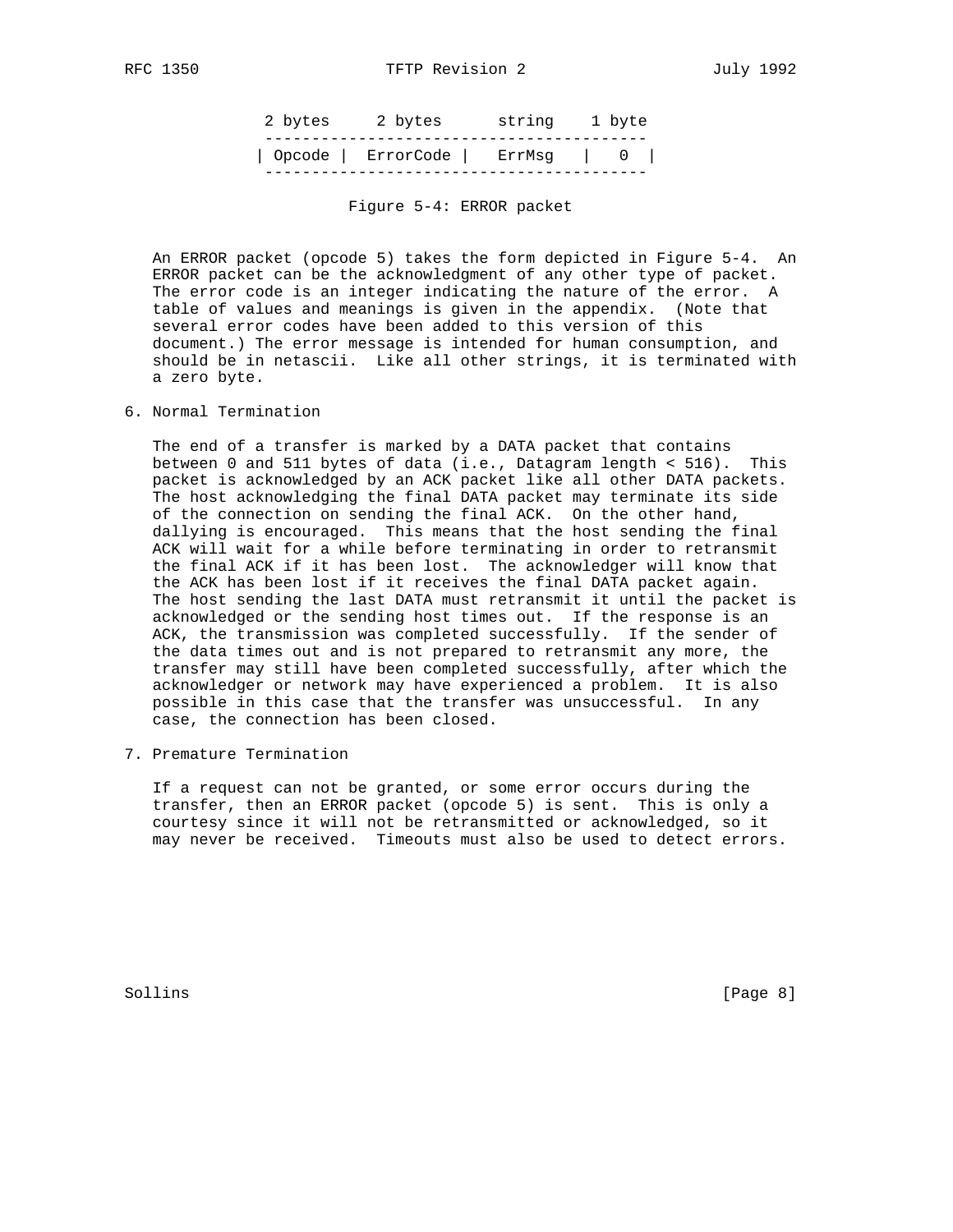# I. Appendix

Order of Headers

|                                                  | 2 bytes |
|--------------------------------------------------|---------|
| Local Medium   Internet   Datagram   TFTP Opcode |         |

TFTP Formats

|      | Type Op # Format without header                |  |  |  |
|------|------------------------------------------------|--|--|--|
|      | 2 bytes string 1 byte string 1 byte            |  |  |  |
|      | $RRQ /   01/02  $ Filename   0   Mode   0      |  |  |  |
| WRO  | 2 bytes 2 bytes n bytes                        |  |  |  |
| DATA | 03   Block #   Data                            |  |  |  |
|      | 2 bytes 2 bytes                                |  |  |  |
|      | ACK   04   Block #                             |  |  |  |
|      | 2 bytes 2 bytes string 1 byte                  |  |  |  |
|      | ERROR   05   ErrorCode   ErrMsg   0            |  |  |  |
|      | Initial Connection Protocol for reading a file |  |  |  |

- 1. Host A sends a "RRQ" to host B with source= A's TID, destination= 69.
- 2. Host B sends a "DATA" (with block number= 1) to host A with source= B's TID, destination= A's TID.

Sollins [Page 9]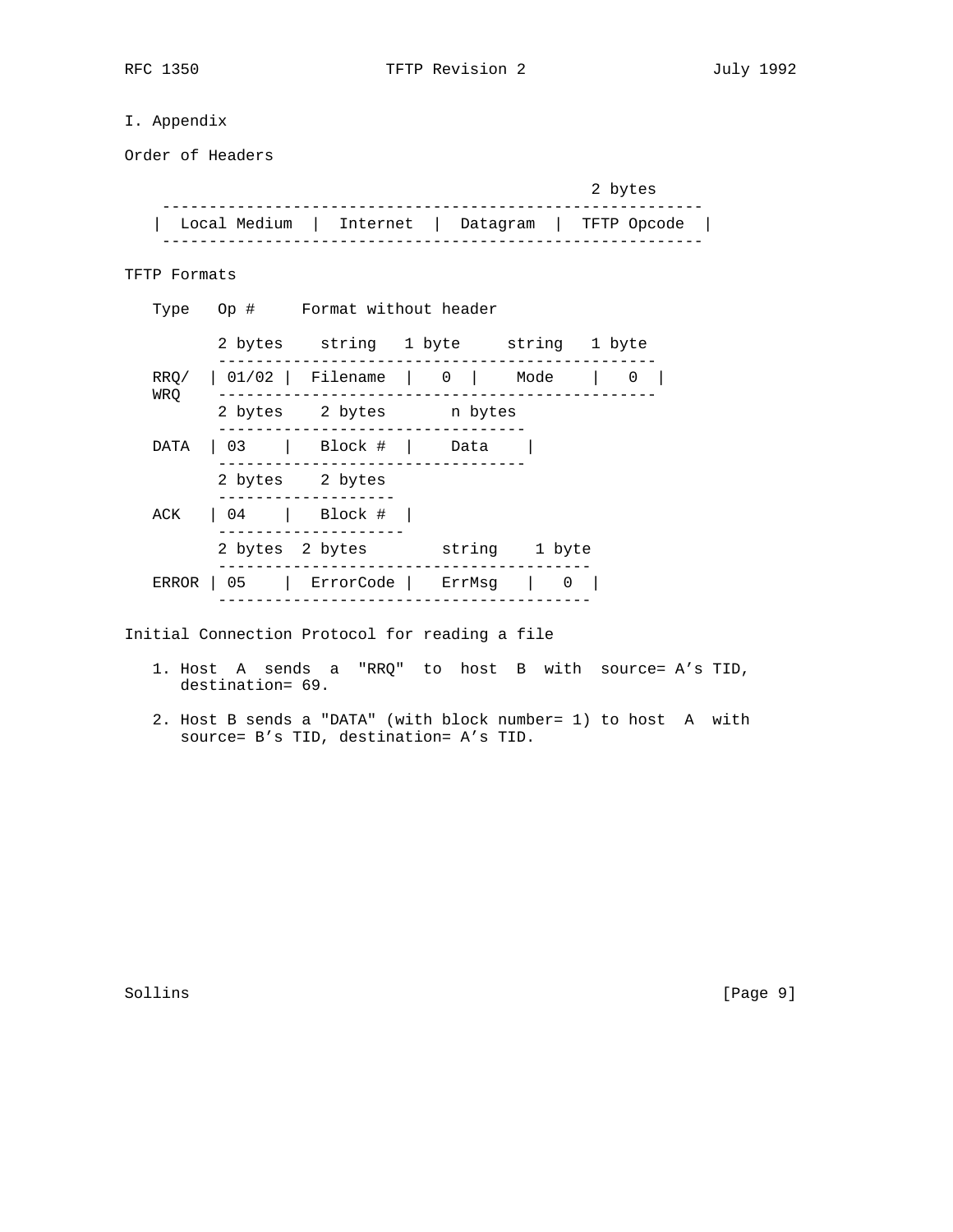Error Codes

| Value | Meaning                                  |
|-------|------------------------------------------|
| 0     | Not defined, see error message (if any). |
| 1     | File not found.                          |
| 2     | Access violation.                        |
| 3     | Disk full or allocation exceeded.        |
| 4     | Illegal TFTP operation.                  |
| 5     | Unknown transfer ID.                     |
| 6     | File already exists.                     |
| 7     | No such user.                            |

Internet User Datagram Header [2]

 (This has been included only for convenience. TFTP need not be implemented on top of the Internet User Datagram Protocol.)

Format

| 0 1 2 3 4 5 6 7 8 9 0 1 2 3 4 5 6 7 8 9 0 1 2 3 4 5 6 7 8 9 0 1 |  |  |  |  |  |  |  |  |                  |  |  |  |  |  |  |          |  |  |  |  |  |  |  |  |  |  |  |  |  |
|-----------------------------------------------------------------|--|--|--|--|--|--|--|--|------------------|--|--|--|--|--|--|----------|--|--|--|--|--|--|--|--|--|--|--|--|--|
|                                                                 |  |  |  |  |  |  |  |  |                  |  |  |  |  |  |  |          |  |  |  |  |  |  |  |  |  |  |  |  |  |
| Source Port                                                     |  |  |  |  |  |  |  |  | Destination Port |  |  |  |  |  |  |          |  |  |  |  |  |  |  |  |  |  |  |  |  |
| ---------------------------------                               |  |  |  |  |  |  |  |  |                  |  |  |  |  |  |  |          |  |  |  |  |  |  |  |  |  |  |  |  |  |
| Length                                                          |  |  |  |  |  |  |  |  |                  |  |  |  |  |  |  | Checksum |  |  |  |  |  |  |  |  |  |  |  |  |  |
|                                                                 |  |  |  |  |  |  |  |  |                  |  |  |  |  |  |  |          |  |  |  |  |  |  |  |  |  |  |  |  |  |

Values of Fields

Source Port Picked by originator of packet.

Dest. Port Picked by destination machine (69 for RRQ or WRQ).

Length Number of bytes in UDP packet, including UDP header.

 Checksum Reference 2 describes rules for computing checksum. (The implementor of this should be sure that the correct algorithm is used here.) Field contains zero if unused.

 Note: TFTP passes transfer identifiers (TID's) to the Internet User Datagram protocol to be used as the source and destination ports.

Sollins [Page 10]